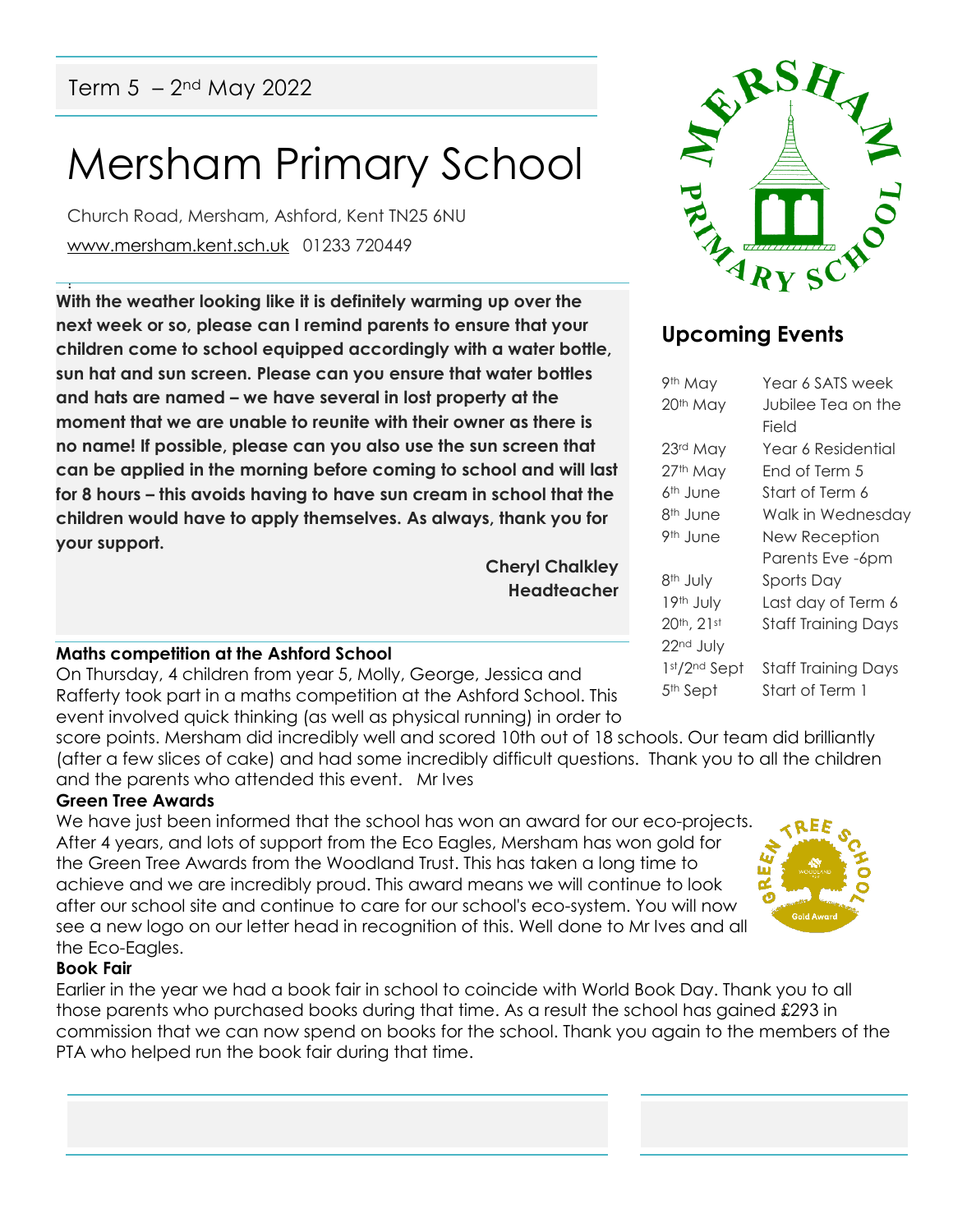#### **Visit from the Deputy Mayor**

You may remember that we reported a few weeks ago that Mr Ives took some pupils to the Town Hall where we took part in an Ashford Borough Council Recycling project, alongside other schools in the CARE Foundation Trust. Part of the project included decorating a tree to celebrate the Jubilee. The Eco-Eagles decided that the theme at Mersham would be the seven decades that the Queen has been on the throne, with each year group making decorations to represent a different decade. Our tree is now decorated and can be found behind the Friendship Garden. On Tuesday, the deputy Mayor and Claire Norman from Ashford Borough Council came to see our tree and have a tour of the Eco Projects that we have undertaken at Mersham through the Eco-Eagles. Freya and Riley did a fantastic job showing them around. We also had a certificate presented in assembly.





# **Secondary School Open Days for Year 5 pupils.**

Many of the secondary schools in the area are starting to offer open days for current Year 5 pupils in

preparation for choosing a secondary school next academic year. Please do look on secondary school websites for more information as they do not always let us know. Details attached from Norton Knatchbull and Brockhill Park.

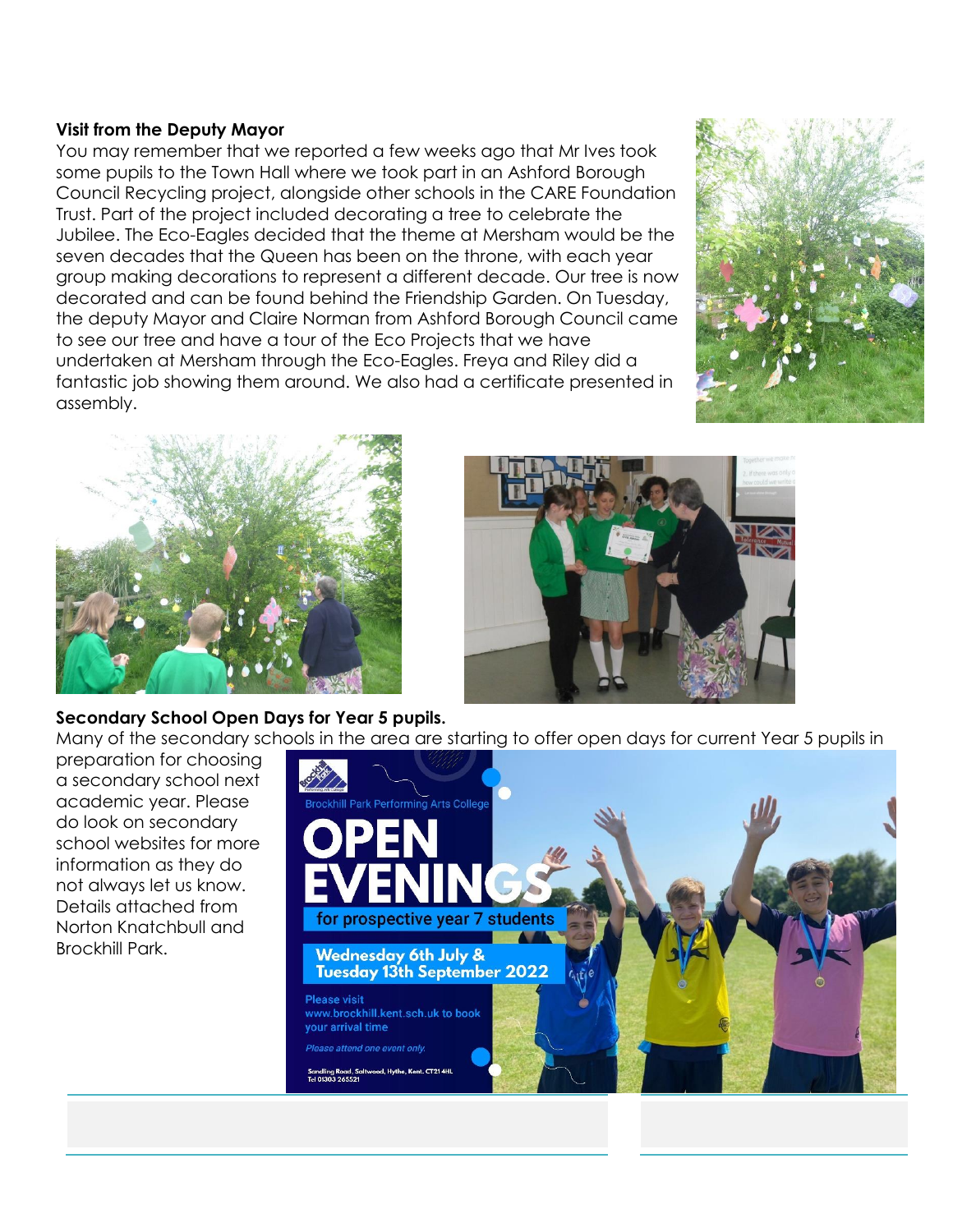# **PE Kit**

Whilst our Covid restrictions were in place, we have perhaps been a little bit more relaxed than we were with regard to what children are wearing for PE and this is now something we need to reinstate. On PE days, where children need to come into school in their PE kit, please can you ensure that your child is wearing black shorts or tracksuit bottoms along with their house coloured t-shirt. For colder days, they can also wear a school jumper or fleece – this should not be any other coloured jumper, fleece or hoodie from home. In addition they will need suitable trainers or plimsolls. Thank you for your support.

#### **Class Assemblies – Terms 5 and 6**

Please note that Parrot class assembly will be on a Friday not a Thursday due to transition activities happening that week. Please also note the change of date for Kingfisher Class Assembly due to the school trip.

| Penguin Class           | Thursday 19th May        |
|-------------------------|--------------------------|
| <b>Kingfisher Class</b> | <b>Thursday 26th May</b> |
| <b>Toucan Class</b>     | Thursday 16th June       |
| <b>Falcon Class</b>     | Thursday 23rd June       |
| <b>Parrot Class</b>     | Friday 1st July          |
| <b>Robin Class</b>      | Thursday 7th July        |

### **Free Sessions at Willesborough Athletic Football Club**

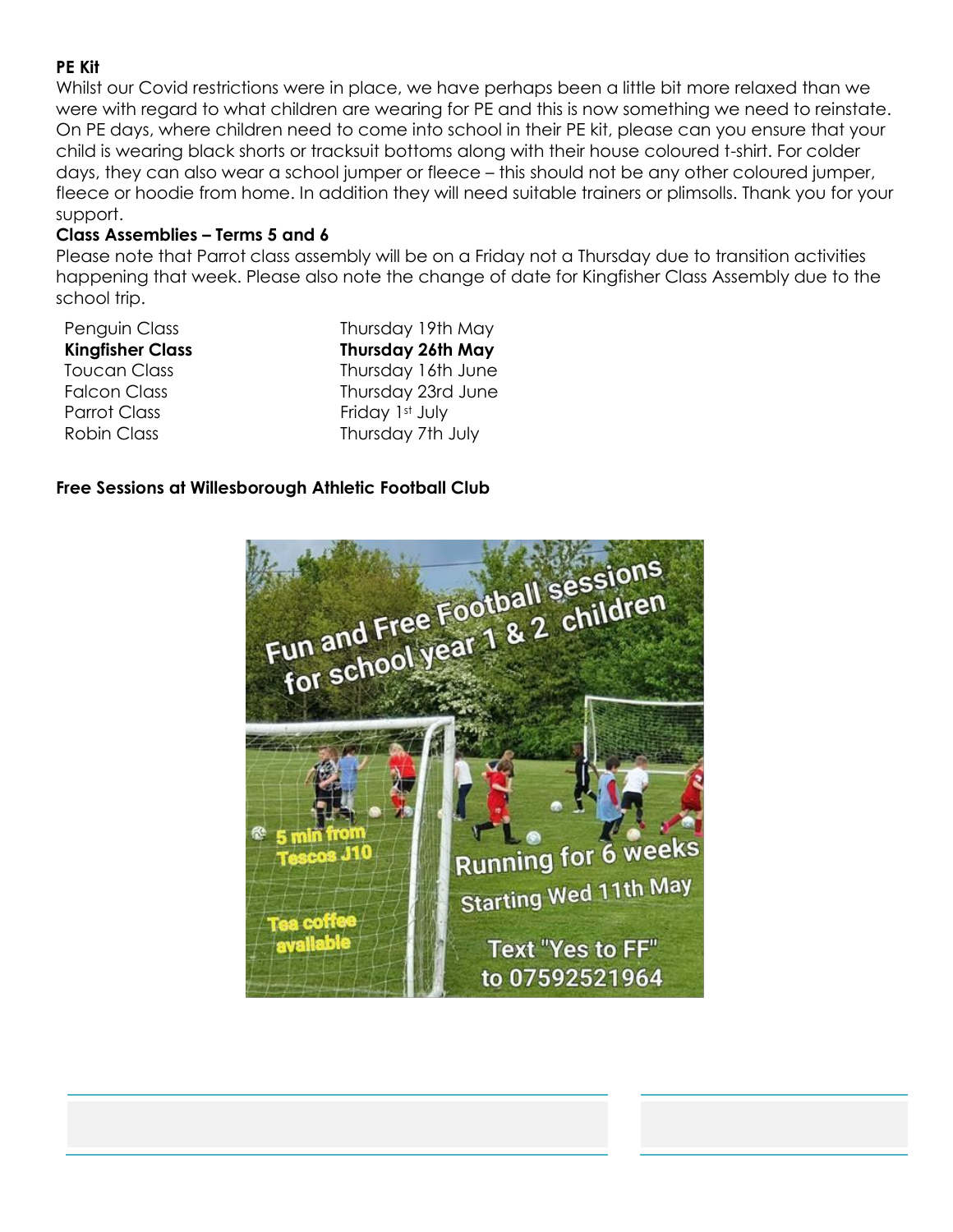



### 100 Club winners

Congratulations to our recent 100 Club winners:

|             | <b>MARCH:</b> | APRIL:        |
|-------------|---------------|---------------|
| $1st$ Prize | Paul Evans    | Debbie Austin |
| $2nd$ prize | Sarah Groves  | Sally Stock   |

Winnings will be making their way to you very soon  $\odot$ 



the Mersham School playground

Coming up:

Friday 20th May – Jubilee Tea on the Field

**Thank you to everyone that helped with last week's disco(s). It was so lovely to see the children enjoying themselves. Seeing them conga and singing to Rick Astley at the top of their voices was most definitely a highlight** 



# Charity bin collection

**Please do keep donating your unwanted items as every little bit helps and the school PTA receives money each time the bin is emptied**

i,